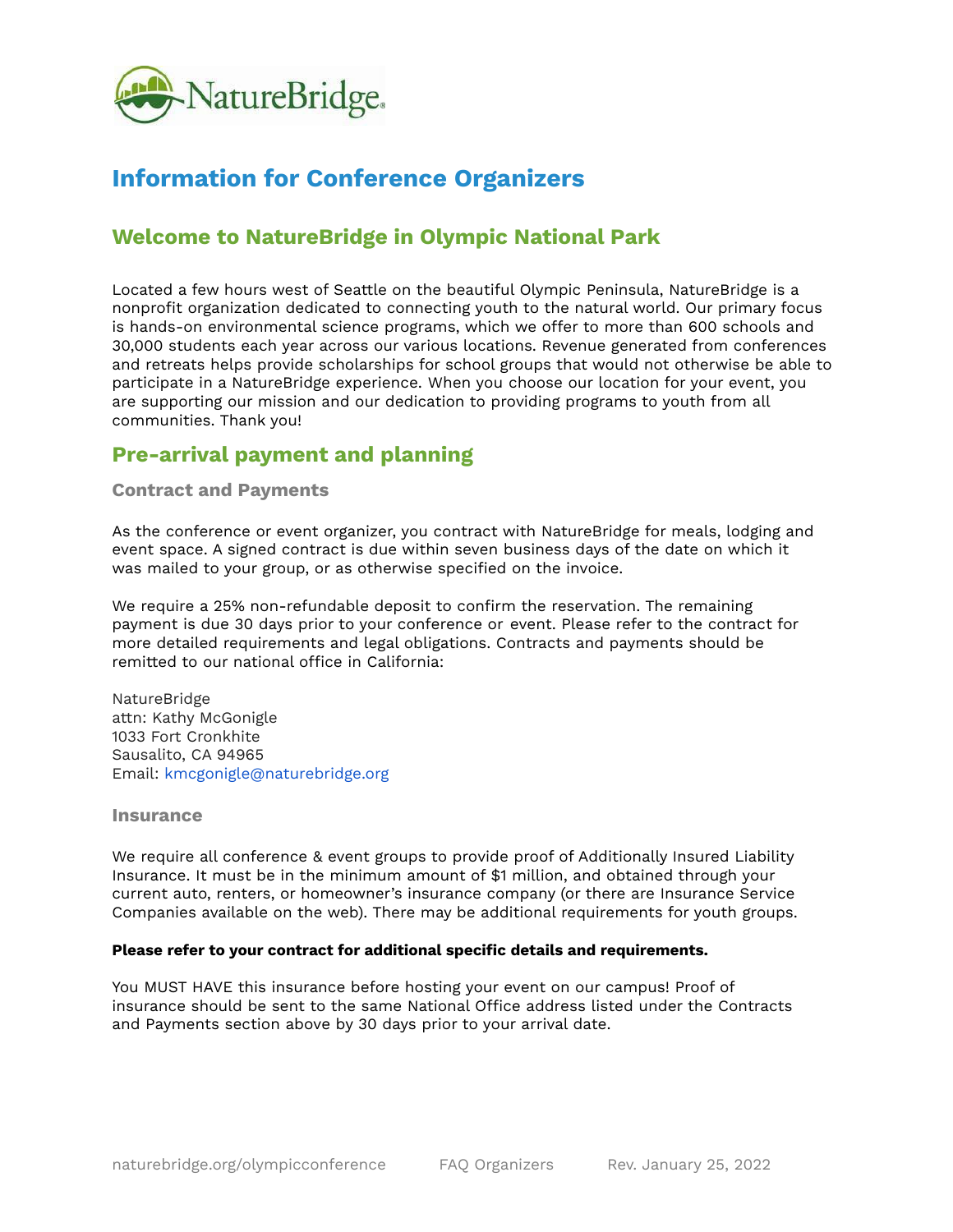

# **Logistics Planning**

Once you have submitted your signed contract and deposit, we will send an email introducing you to your new primary contact, the NatureBridge Operations Manager. Typically, our Operations Manager will contact you about a month before the event to finalize your event plan. However, once introduced, you are welcome to contact the Operations Manager with questions at any time.

Please note that we purchase our food as needed. As an environmental education center, we teach the importance of leaving low or zero food waste. Therefore, forecasting an accurate participant headcount as early in the reservation process as possible is important and appreciated.

# **Arrival Event Details**

### **Guest Check In**

NatureBridge provides a host who will be onsite during the entire event. This person will be your primary contact during the event and is a liaison to kitchen and facility staff. The host will greet you and orient you to the campus. However, it is the responsibility of the conference or event organizer to greet and check in guests and (for overnight groups) assign rooms. We will let you know which specific cabins are available for your guests, and provide you with a campus map and a cabin assignment sheet to help think through these arrangements.

### **Meeting Space**

We will assign appropriate meeting space to accommodate your group size. Please note that there may be other programs or events happening on campus. We ask that groups are respectful of the shared environment. During the planning process with our Operations Manager, you can communicate your meeting room set up needs. Our staff can set up the room in your desired format prior to your arrival day. Please be prepared to bring your own stands, easels, tape or stick pins.

#### **Meals**

We provide lunch for single day programs, two meals for one night of stay (dinner and breakfast) and three meals per each overnight stay for multi-night programs, plus snacks. Our dinner and breakfast meals are served buffet-style inside the Rosemary Inn's Dining Room. Most lunches are sack lunches, which include sandwich fixings, sides, and dessert. Our Operations Manager will be available to discuss any dietary restrictions during the planning process. Please let your guests know that they will be responsible for bussing their own dishes after each meal.